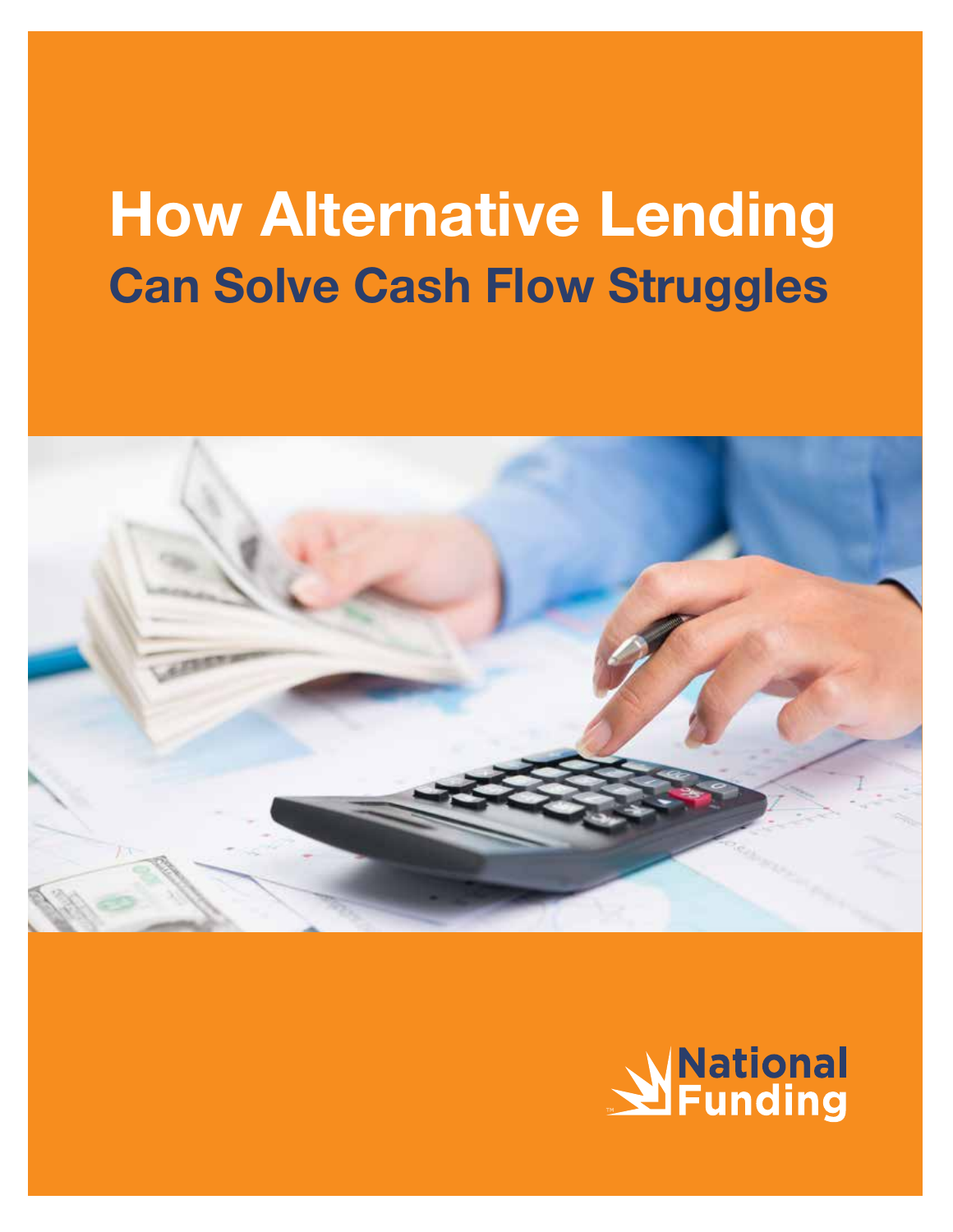1.

If there's one ideal small business owners strive to achieve, it's operating with a positive cash flow. Such a situation indicates a healthy business, and having cash on hand to pay expenses and still have some left over to reinvest or save is a dream scenario.

Yet the realities of entrepreneurship do not always allow for such perfect conditions. Even if a business isn't underperforming, external factors like upcoming payments, market disruption or its own customers may force the firm under water for the time being. Furthermore, many owners willingly take the plunge and use it to expand with their eye on future gains.

What this all goes to show is that cash flow is at the root of how a small business functions on not only a day-to-day basis, but also on the long-term arc of its ambitions. However, all too many business owners can testify to the difficulties therein; negative cash flow problems gone unresolved or mitigated can grow to become burdens too great to carry.

There are large-scale changes owners can make, like migrating their business models or targeting new demographics, but the most essential action in many cases is shoring up cash reserves. Having capital is the only answer in some respects, like bills needing payment, and in many other cases is shown to be behind those business pivots.

#### Knowing the answer is having cash, the question becomes where to get it.

Traditional banking structures are not the default anymore. Limited access given to small businesses, slow response times and high qualification demands have left many entrepreneurs in limbo, searching for a financing option that is flexible to their needs and serving their small business community.

In these respects, alternative lenders have emerged to supply small business owners with the cash flow lending products—like merchant cash advances—they need to keep their businesses running. Here are some of the ways an alternative solution can help solve cash flow struggles:

#### Overcome seasonal challenges

While regular people may suffer from allergies according to seasonal changes, it's not uncommon for businesses to be afflicted with cash flow woes related to the seasons. Businesses that thrive in the summer (landscaping, pool repairs or maintenance) inevitably face a serious downturn when the colder months approach.

Even if some may be able to find a winter fix, like switching to plowing snow,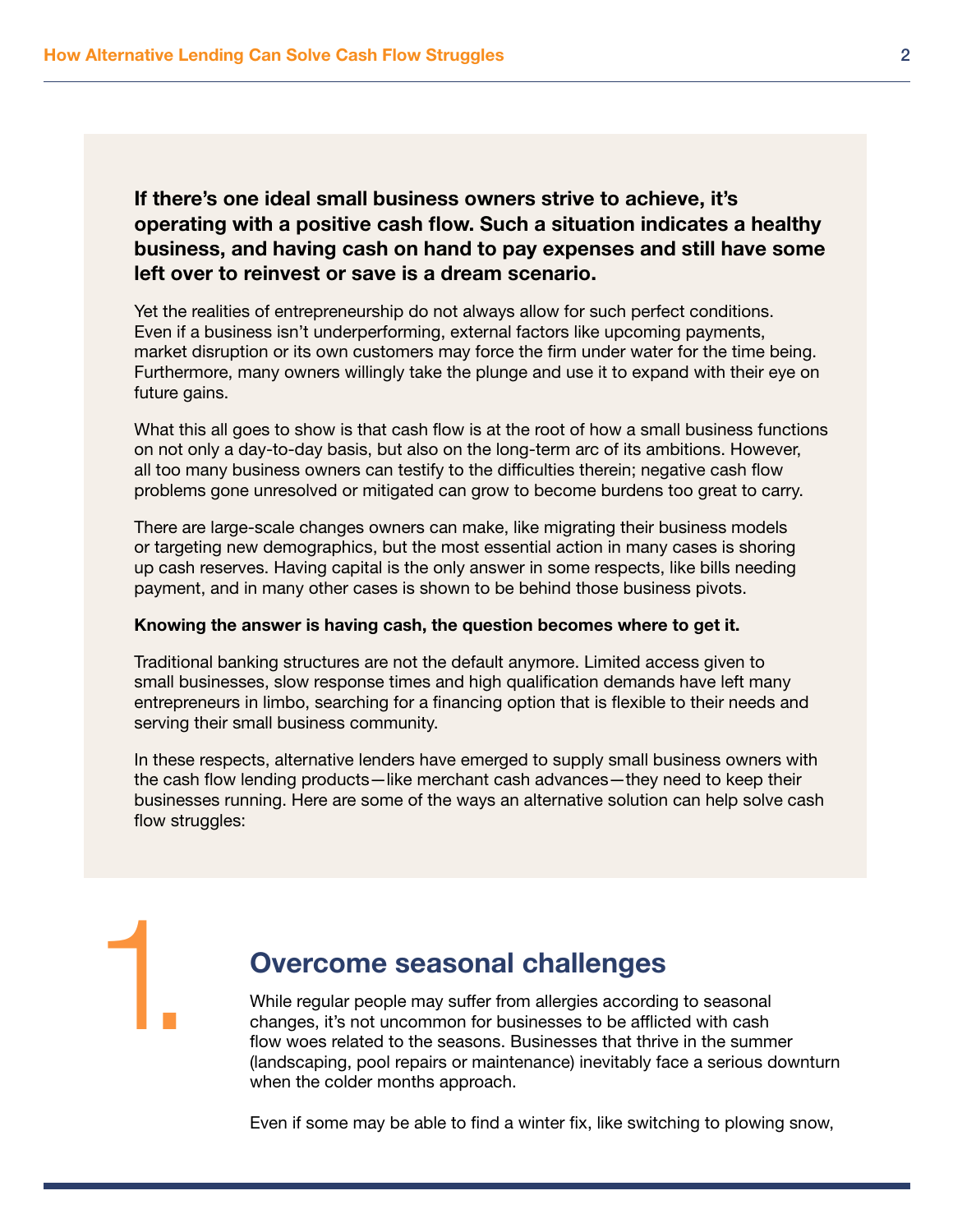staking the business on the whims of nature can exasperate existing cash flow problems. For instance, those depending on a heavy Chicago 2017 snowfall were sorely disappointed after the usually blizzard-befallen city registered no snow for all of January and February, the first time in nearly 150 years, according to the Chicago Tribune.

Retail businesses are particularly susceptible to seasonal swings in business. However, because owners know the cycles their businesses run along, there's ample time to prepare and plan for cash flow crunches. Working with an alternative lender in the run-up can help ensure a business has enough money readily available to handle tight-margin windows.

# 2.

#### Finance business upgrades

While businesses can generate considerable success and make a legacy on tried-and-true methods, it's not possible to survive in the modern business ecosystem without constantly upgrading and innovating. That applies not only to products and services being sold, but also to internal improvements—some of which may even be required by law.

Take for instance the trucking industry. Regulatory mandates have previously required fleets to upgrade their vehicles to comply with emissions standards, and a deadline looms for trucks to install electronic logging devices in all cabs to better measure and maintain road safety data. Fleets must not only consider the cash flow implications of researching, shopping for and eventually obtaining a quality, cost-effective solution, they must also factor in the costs tied to training employees on use and best practices.

This is a side of planned business upgrades some forget: There are many other potential costs dependent on implementation. The consequences of not including these variables in costing models may mean the difference between a designed cash flow deficit and an unmanageable situation that sees costs spring forth without any way to contain them.

When planning on the introduction and use of new systems, devices or software, it may be in a small business owner's best cash flow interests to ensure they have enough capital (possibly through an alternative loan) to handle the full scope of business upgrades.

3.

#### Navigate market disruption

Business owners are not always afforded the luxury of such foresight in instances of cash flow complications. One oft-occurring and suddenly devastating strike to cash flow can come in the form of market disruption.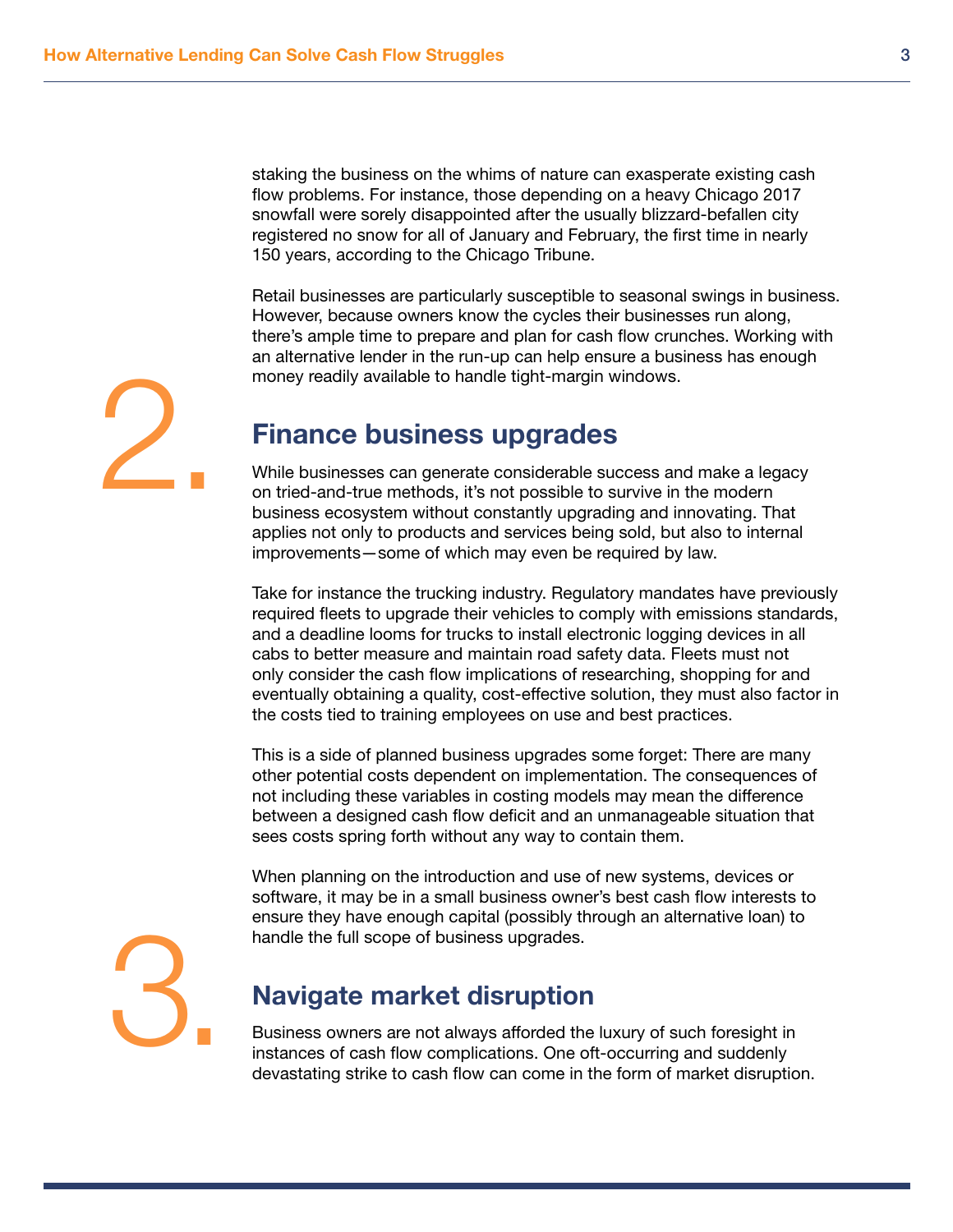This is a notable risk for businesses to recognize and, if possible, insulate themselves against with sufficient capital.

Taxi and cab companies had no reason to fear for their market position once upon a time, that is, until they had an urgent and overwhelming need to. As soon as ride-sharing companies arrived on the scene, the internet startups generated massive business, and industry giants like Uber and Lyft have since received \$1 billion valuations. The market for taxis and cabs will never be the same. Imagine the shock those businesses sustained at the onset of the apps.

The fact is every sector of business is vulnerable to disruptions of this size given the pace at which technology and web-based startups move. But that's not the only threat companies face—new brick-and-mortar competition opened down the street may pose the same danger to cash flow. In this instance, a cash advance that can be dispersed in a matter of days could prove a more tenable solution than applying for and waiting on non-guaranteed bank approval.



### Prepare pre- and post-natural disaster

Another tight spot business owners may find themselves in is when adverse weather conditions take a toll on the business and its surrounding area. According to the World Economic Forum, a study by the United Nations Food and Agriculture Organization found natural disaster led to \$1.5 trillion in damages between 2003 and 2013 worldwide. The researcher said a link was apparent between increasing frequency and severity of natural disasters and economic losses.

In 2012, Hurricane Sandy battered the upper East Coast, causing some \$70 billion in damages in addition to loss of life. Business became an afterthought in the immediate time post-storm, but for those that were able to reopen, the obstacles to operations were clear.

The financial loss due to earthquake, tornado, mudslide, hurricane or super-cell storm can be substantial, but there are other considerations in the aftermath. For instance, if a heavy-duty company has spare back-up generators and opts to use them to help provide power to neighbors with no electricity, energy costs that are racked up as a result of a well-intentioned effort may cause a problem down the road in terms of cash flow health. Even those who are in a decent position to manage their business after the storm, may still experience declines in spending as families and consumers regroup. This too can lead to cash flow problems in the near term, and later on if conditions persist—for instance, if part of the population had to move away after the destruction.